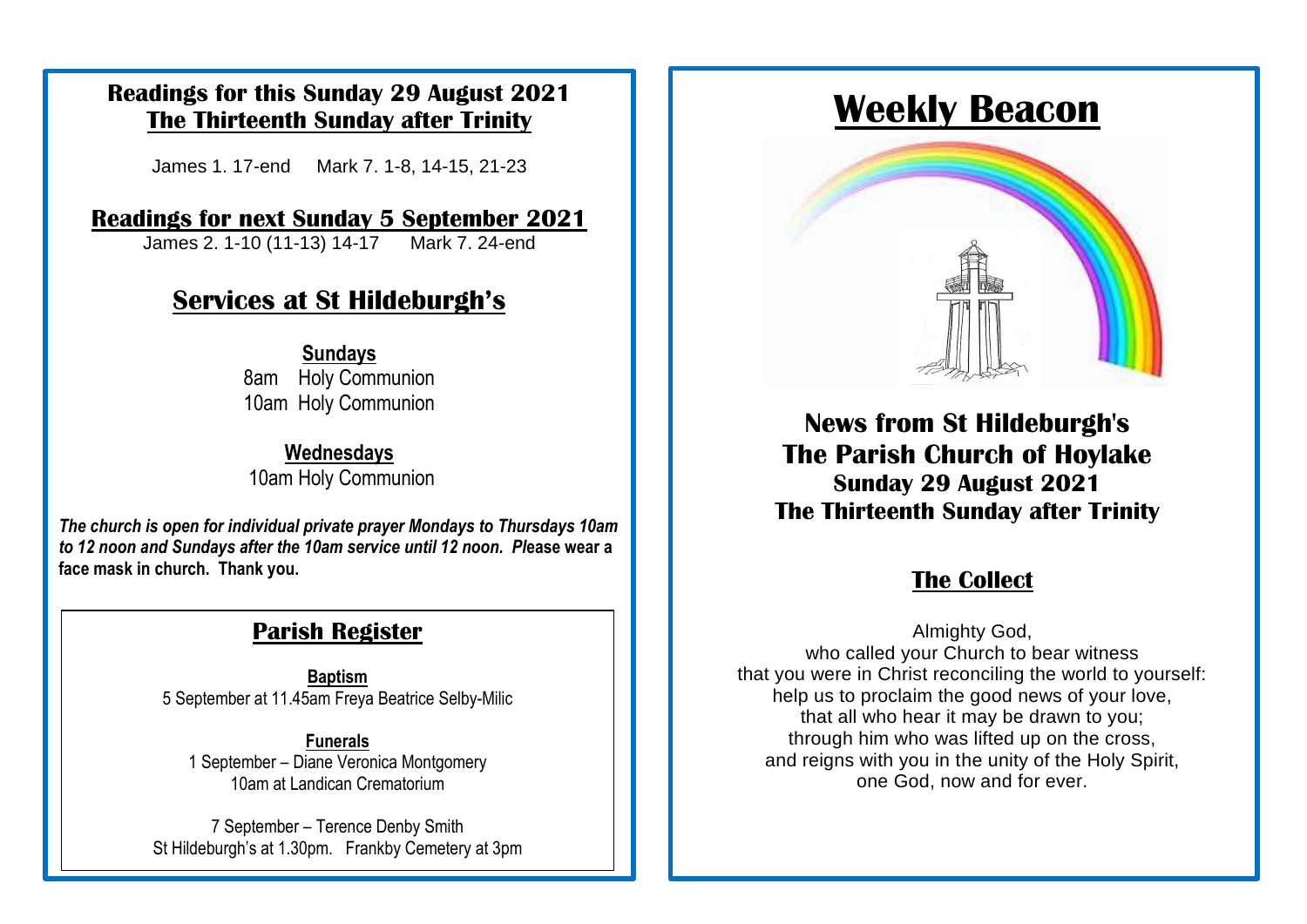#### **Tuesday Bacon Butties are Back!**



#### *Nigel Hall writes:*

It was wonderful to welcome a good crowd of folk to our weekly bacon butty morning last Tuesday (pictured). We had several old friends joining us, as well as a number of new faces.

*Why not join us next Tuesday?* Our Bacon Butty Morning takes place every Tuesday, between 10.30am and 12 noon, in our church centre.

All are welcome for tea, coffee, a bacon butty or toast - and good fellowship! There is no charge (but donations are always welcome).

#### **HELP NEEDED!!!**



We are delighted to announce that "Messy Church together", rather than "Messy Church at Home" is back. We will be meeting on Saturday 18th September. Whether or not you have been involved as a member of the team before, we would love to see you there as we welcome families back to this unique and popular form of worship. We would also value your thoughts and ideas AND PRAYERS, as we carefully and safely move to a more open form of meeting at St. Hildeburgh's.

So…please make a note of the date in your diary, keep it free and consider yourself booked! More news to come!

Over the years Messy Church, together with Voyagers, Family Services, Toddler Group, baptisms and confirmations, and school visits, have been important means of reaching our local families, teaching them of God's love. We are thankful, that throughout the pandemic, Voyagers, under Christine's inspiring leadership, has continued. Now that COVID restrictions are easing, many of our other forms of family ministry can begin again, together with, who knows, some new ones.

Please contact Jane Langley or Peter Ham through the Church Office or in person, about helping in any capacity.

Thankyou!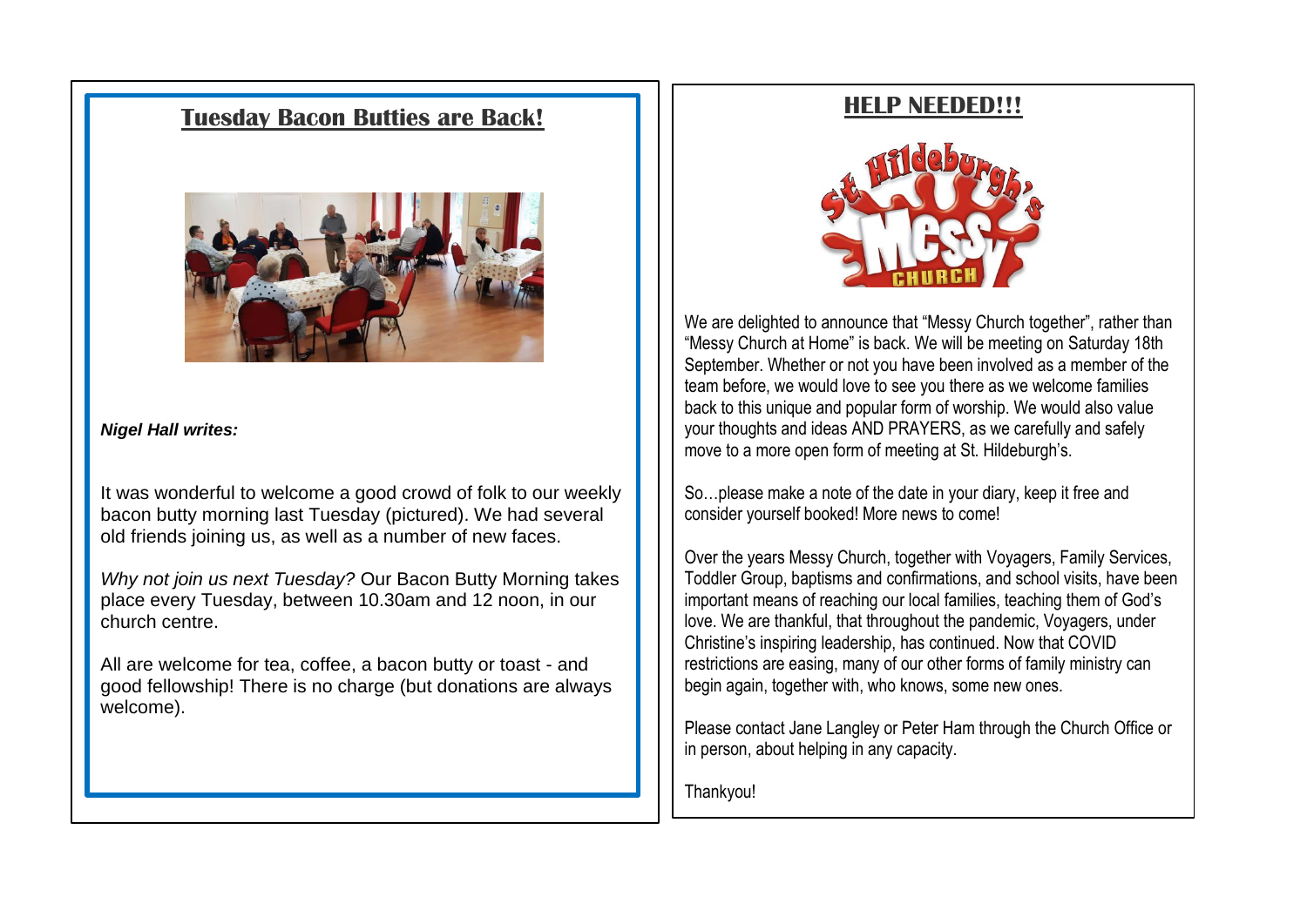## **LIFEBOAT SERVICE**

The Lifeboat Service has been cancelled this year, but we are looking forward to next year's service.

#### **MUMS AND TOTS**

We are beginning to return to normal after the last 18 months of curtailed activities. We are planning to start up our Mums and Tots mornings again on Wednesday 8 September at 10am.

We meet each Wednesday in the Church Hall at 10am. All Mums, Dads, Grandparents and Carers are welcome to bring their little children up to 3 years old to join in the FUN.

If you know anyone who would be interested in coming along, either your own family, friends or neighbours please pass on the invitation to join us in the Church Hall.

We provide tea, coffee, biscuits, fruit and snacks with a small charge of £1 to cover the cost. It gives a good opportunity for toddlers to socialise and for the adults to chat together - exchanging ideas and information.

Margaret Wright

#### **COMMON WORSHIP LECTIONARIES**

The number of Common Worship Lectionaries available to borrow from church has reduced over time and we are now down to two copies. It would really be appreciated if you could please take a few minutes to look through your book shelves to see if one is hiding there. Thank you.

#### **WIRRAL FOODBANK**



The Wirral Foodbank provides a vital service supporting people in the community. Your response to Revd Paul's appeal for donations has been outstanding but the work of the foodbank continues.

If you would like to donate, please leave your bags of food in the Vicarage porch at 1 Stanley Road, Hoylake CH47 1HL. Thank you.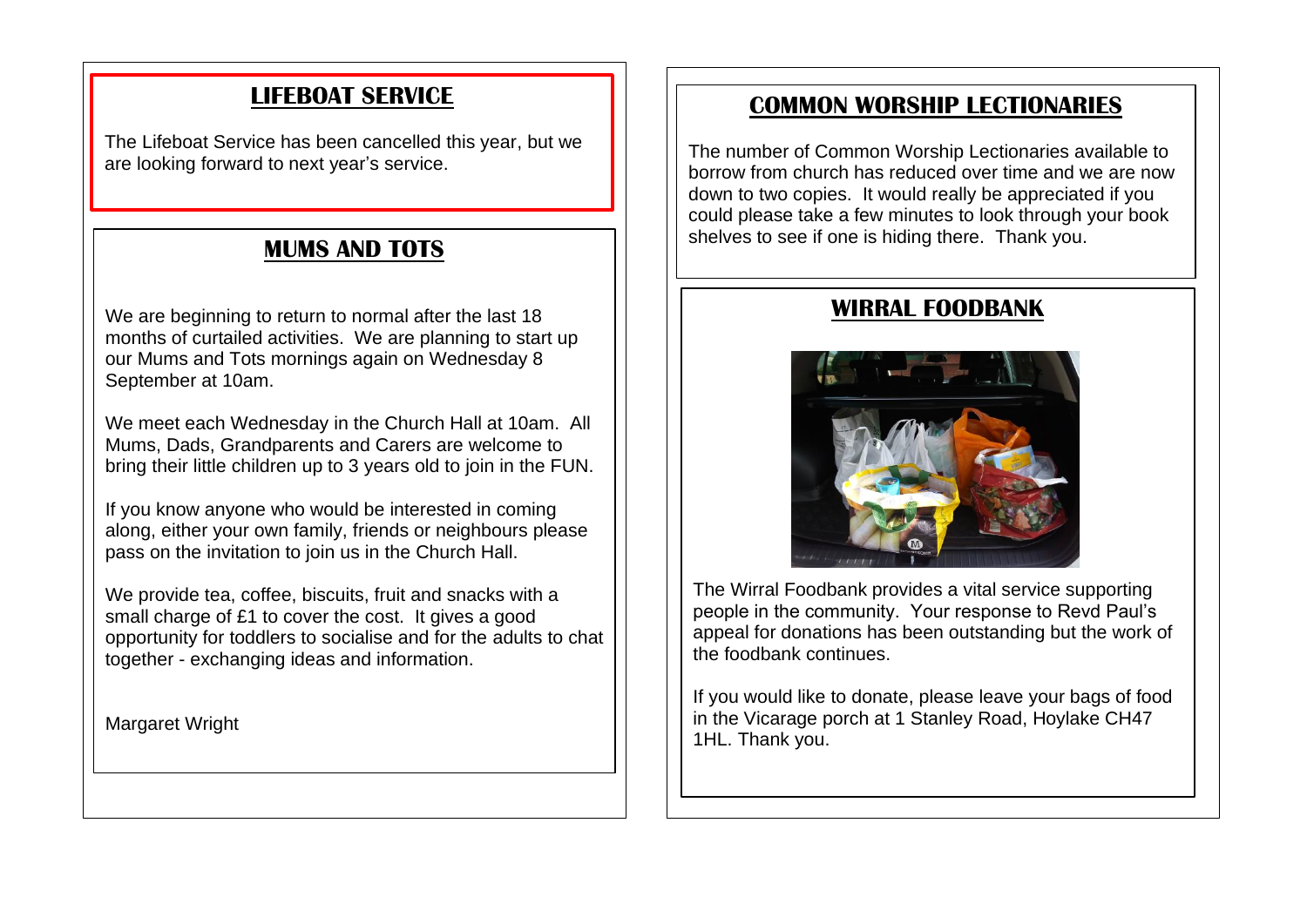

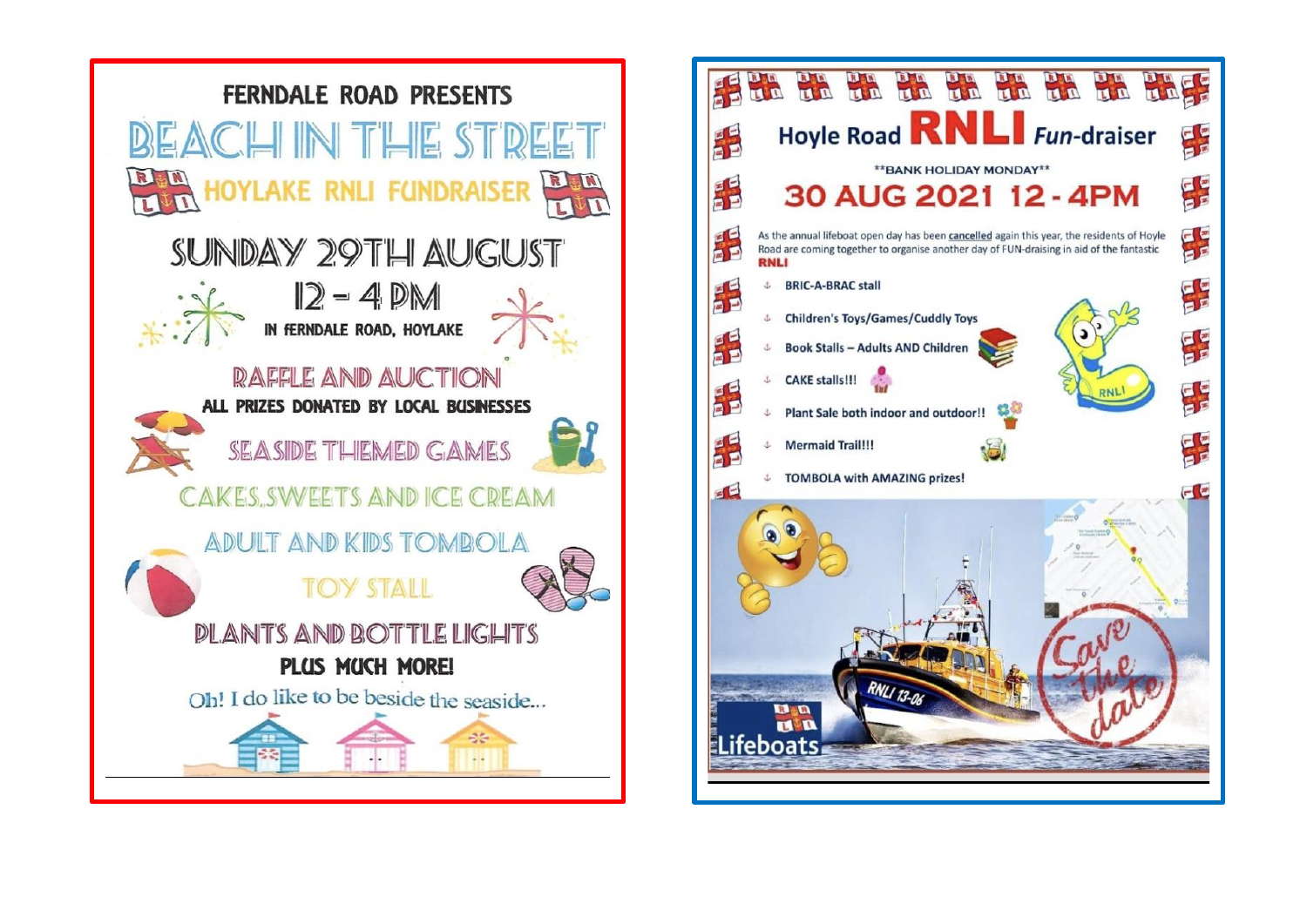## **WIRRAL ORCHESTRA**

#### **Concerts**

Wirral Orchestra has two more 'Outdoor Garden' concerts at the church on Saturday 4th and Saturday 11th both starting at 11am and will last about an hour. You will need to bring a chair or you can sit on the grass. Feel free to bring drinks along. If you specifically need a chair to attend do ask as it can be arranged. The concerts will include a wide range of music from Mozart and Haydn to Boyce, Purcell and Elgar as well as some folk music, ragtimes and other lollipops and it shall be two different programmes of music. There are no tickets but you must book a place - you can email [nejvla@hotmail.com](mailto:nejvla@hotmail.com) or call 07981152344 and leave your name and number if phoning, which concert (or concerts) you wish to attend and how many people are coming. Donations will go to Clatterbridge Cancer Charity.

#### **Charity walk**

Some of you may remember that because we were able to do no concerts last year we held a sponsored walk. We are doing another at the end of September from our rehearsal venue in Bebington to St Hildeburgh's. If anybody wishes to join in please get in touch - [nejvla@hotmail.com.](mailto:nejvla@hotmail.com) You do not have to walk the whole 10 miles and I can suggest some shorter stretches or circular walks along the route.

#### **Donations**

If you want to make a donation to Clatterbridge Cancer Charity you can send a cheque made out to Clatterbridge Cancer Charity to Charity Office, Clatterbridge Cancer Centre, Clatterbridge Road, Wirral. CH63 4JY. Please write Wirral Orchestra on the back. You can use Bacs: Natwest Port Sunlight, Sort code 010702, Account number 48424641. Or you can visit the Orchestra's just giving page which is on the Orchestra's facebook page: <https://www.facebook.com/WirralOrchestra>

So far we have raised over £1000 for the Cancer Centre.

Neill

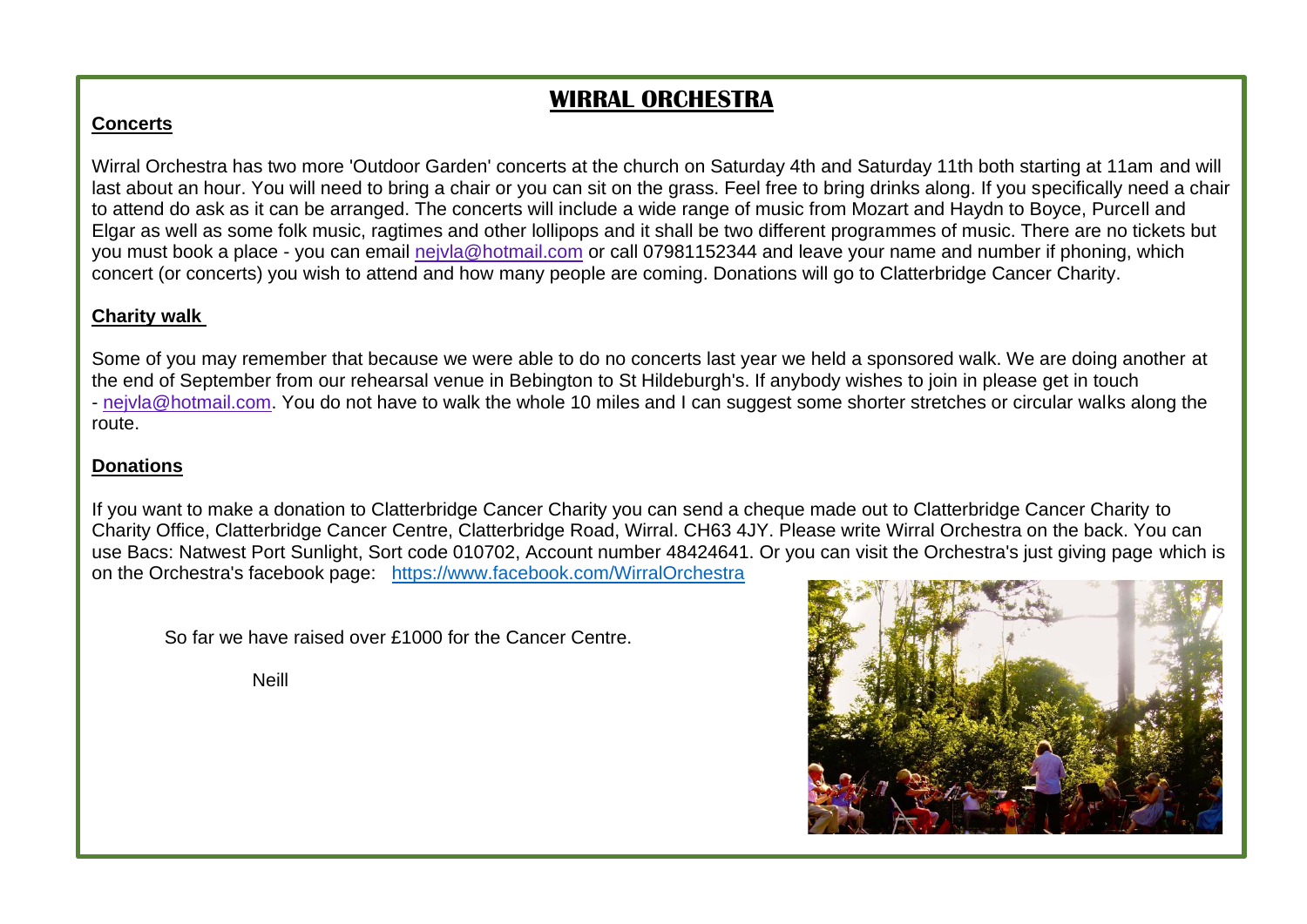### **FLOWER OF THE WEEK: LAVENDER**

## **67th in a series**

*Text and photographs by Peter Surridge* 

Lavender never goes out of fashion. The old cottage garden shrub remains a favourite with its scent, evergreen foliage, soft colours, ease of propagation and reliability in most soils. Plant a single bush for a border feature, one each side of a gate or arch as scented sentinels, or several to make a superb low hedge. The flowers appear from June to September, depending on variety, in spikes at the tops of erect stems held above the foliage. They are generally in shades of blue but there are also pink and white types. Bees and hoverflies love the blooms, which last for weeks.

Lavender takes its name from the Latin *lavare*, to wash, which refers to the plant's former use. Most species of lavender originated in the western Mediterranean area but two kinds have been a favourite in Britain for so many centuries that they are sold as 'English' or 'old English.' The kind known as Old English is *Lavandula spica*, also sold as *Lavandula angustifolia*, which has pale blue or mauve flowers on a fairly large bush up to 90cm (3ft) in height and spread. Three smaller shrubs, 60cm tall and 75cm across (2ft x 2ft 6in), all with richly coloured, darker flowers are the shapely Imperial Gem (pictured), Hidcote, and very free-flowering Twickel Purple. The form sometimes known as English lavender, *Lavandula x intermedia*, is a cross between *Lavandula spica* and *Lavandula latifolia*. One of the most spectacular because of its "butterfly" bracts is *Lavandula stoechas* (pictured), which is called French lavender but in fact comes from Spain and Portugal. *Lavandula dentata* has a lax habit, foliage with delicate zig-zag edges and pale blue flowers.





*Below: Lavender Imperial Gem*



Most lavenders are extremely hardy as long as they are grown in well-drained soil. They can be cultivated in large pots but will not normally live there for more than two or three years. Keeping a lavender bush tidy takes only five minutes a year. Prune young bushes to develop a rounded shape in early autumn and mature shrubs when they have finished flowering. Cut off the stems and seed heads and hang them to dry for pot-pourri. Then trim the bush firmly and evenly all over with a sharp pair of garden shears, cutting off the old flower stems and into the young shoots produced this year, to make a neat dome shape. Don't cut into old wood of a well-shaped bush.

Propagation is easy. Take 15cm (6in) cuttings in August from stems that have not flowered. Trim them below a leaf-joint, strip off all leaves except four to six at the top. Make a V-trench in a semi-shaded border and insert the cuttings to two-thirds of their length. If the soil is at all heavy, fill the trench first with a gritty mixture such as cuttings compost. Make sure the compost does not dry out. The cuttings should root within a couple of months. Cuttings can also be rooted in pots or in a cold frame.